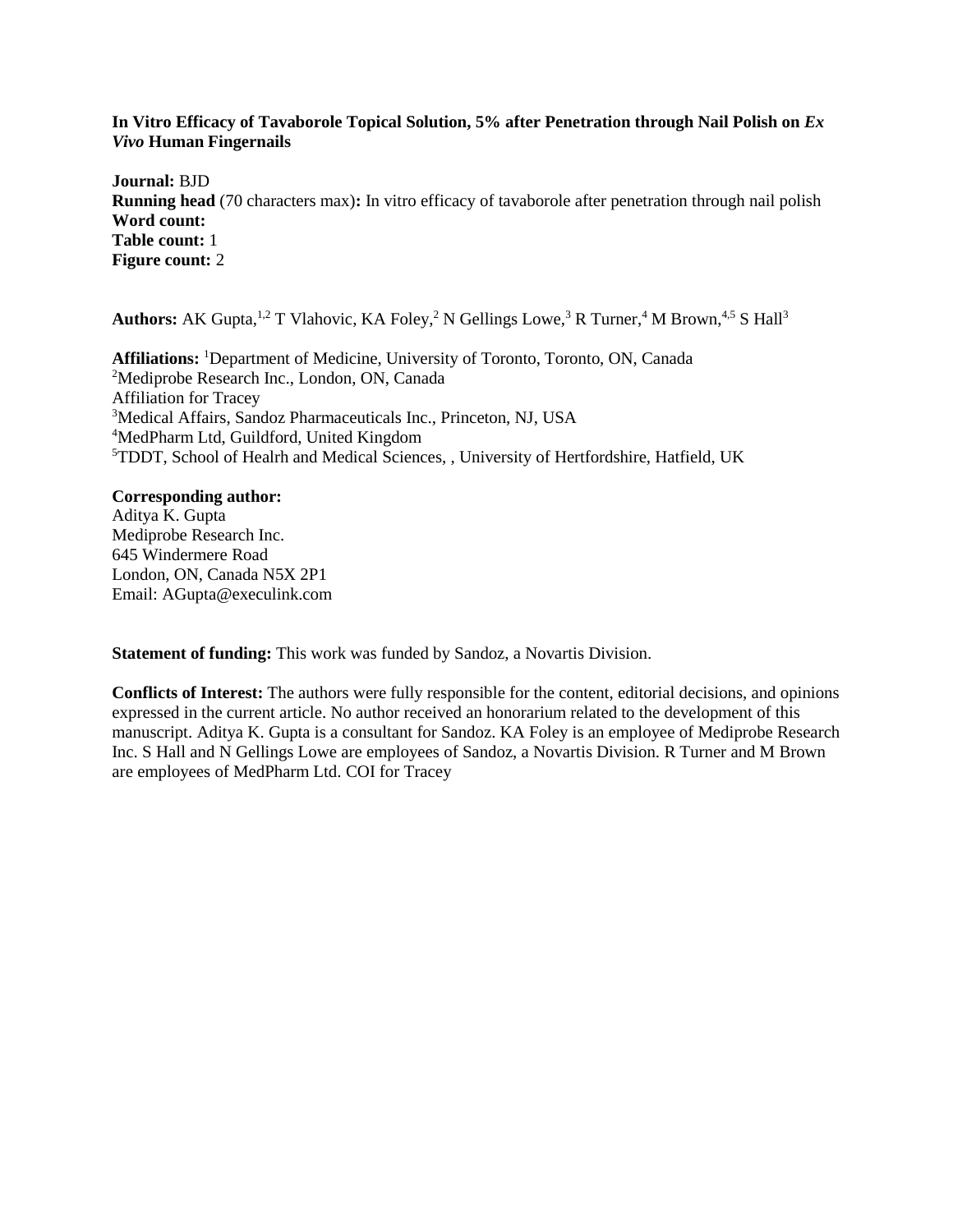**What's already known about this topic? (70 word max)** Clinical studies have demonstrated tavaborole's efficacy and safety in the treatment of onychomycosis. Using cadaveric nails, tavaborole has been shown to penetrate up to 4 layers of nail polish without disrupting the appearance and integrity of the polish.

**What does this study add? (70 word max)** The current study investigates the efficacy of tavaborole in the presence of nail polish using an *ex vivo* healthy human distal nail model. Although previous studies have suggested that tavaborole may be compatible with nail polish, this is the first study to demonstrate fungicidal effects of tavaborole when applied to human nails with up to 4 layers of nail polish.

**What is the translational message? (70 word max)** Many patients suffering from onychomycosis have a strong desire to mask their infection with nail polish. Until now, there was no evidence to suggest that any topical treatment for onychomycosis is efficacious in the presence of nail polish. The current study provides evidence that tavaborole penetrates polished nails and subsequently kills *T rubrum* in an *ex vivo* model.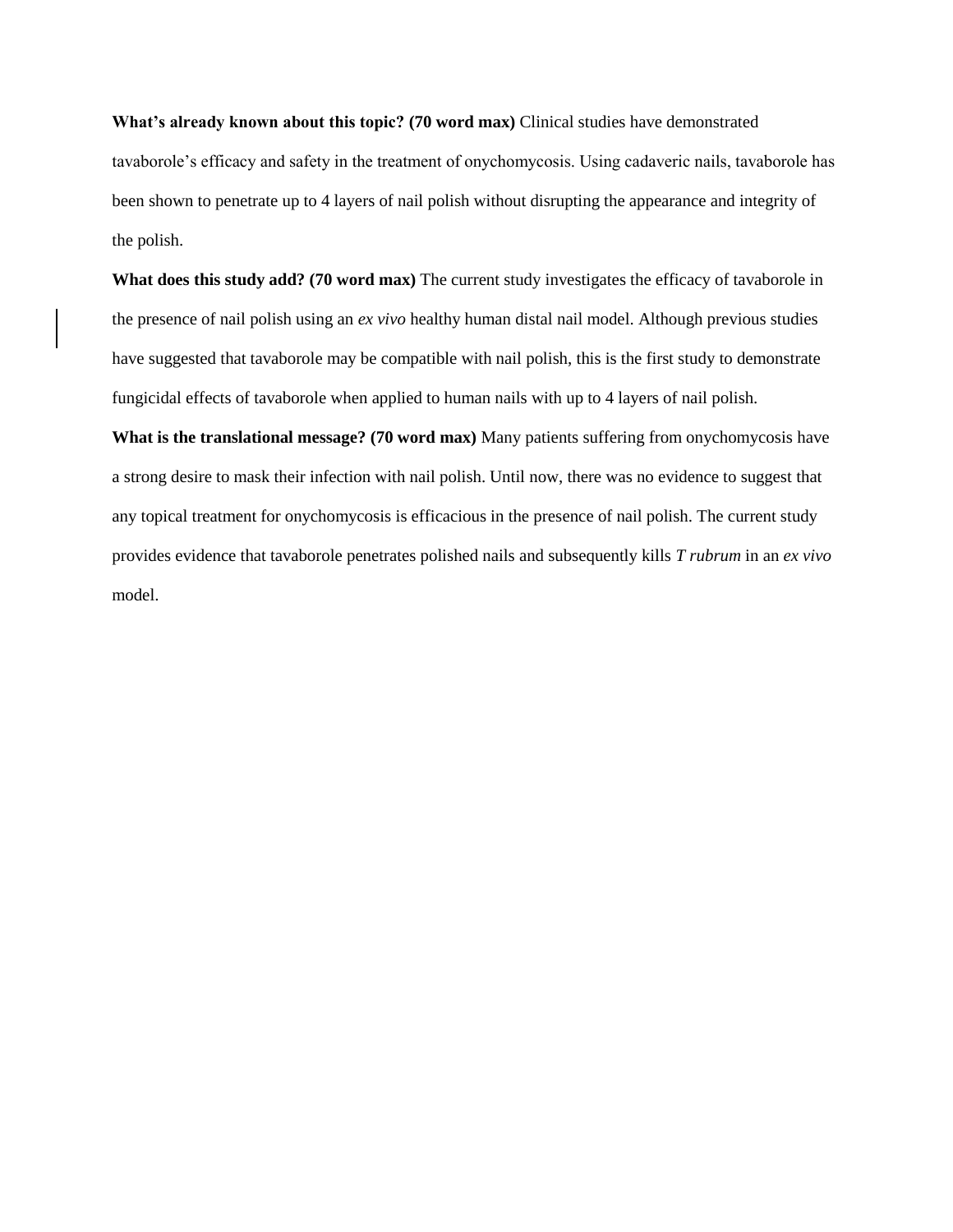## **Abstract**

Background: Topical antifungal treatments for onychomycosis are applied to clean, unpolished nails for 48 weeks or longer. Patients often wish to mask their infection with nail polish yet there is no evidence to suggest antifungal efficacy in the presence of nail polish.

Objective: To determine if tavaborole retains the ability to penetrate the nail plate and inhibit fungal growth in the presence of nail polish.

Method: Tavaborole was applied to human fingernails painted with 2 or 4 coats of nail polish, and unpainted nails in an *ex vivo* model. Nails were mounted on TurChub® chambers seeded with *Trichophyton rubrum* and allowed to incubate for 7 days. Antifungal activity was assessed by measuring zones of inhibition.

Results: Tavaborole exhibited antifungal activity in all experimental groups. The zones of inhibition of *T. rubrum* for all experimental groups (2 or 4 coats of polish, unpolished) were significantly greater than infected controls (polished and unpolished),  $p_s < 0.001$ .

Conclusion: Tavaborole penetrates polished nails and kills *T. rubrum* in this *ex vivo* model.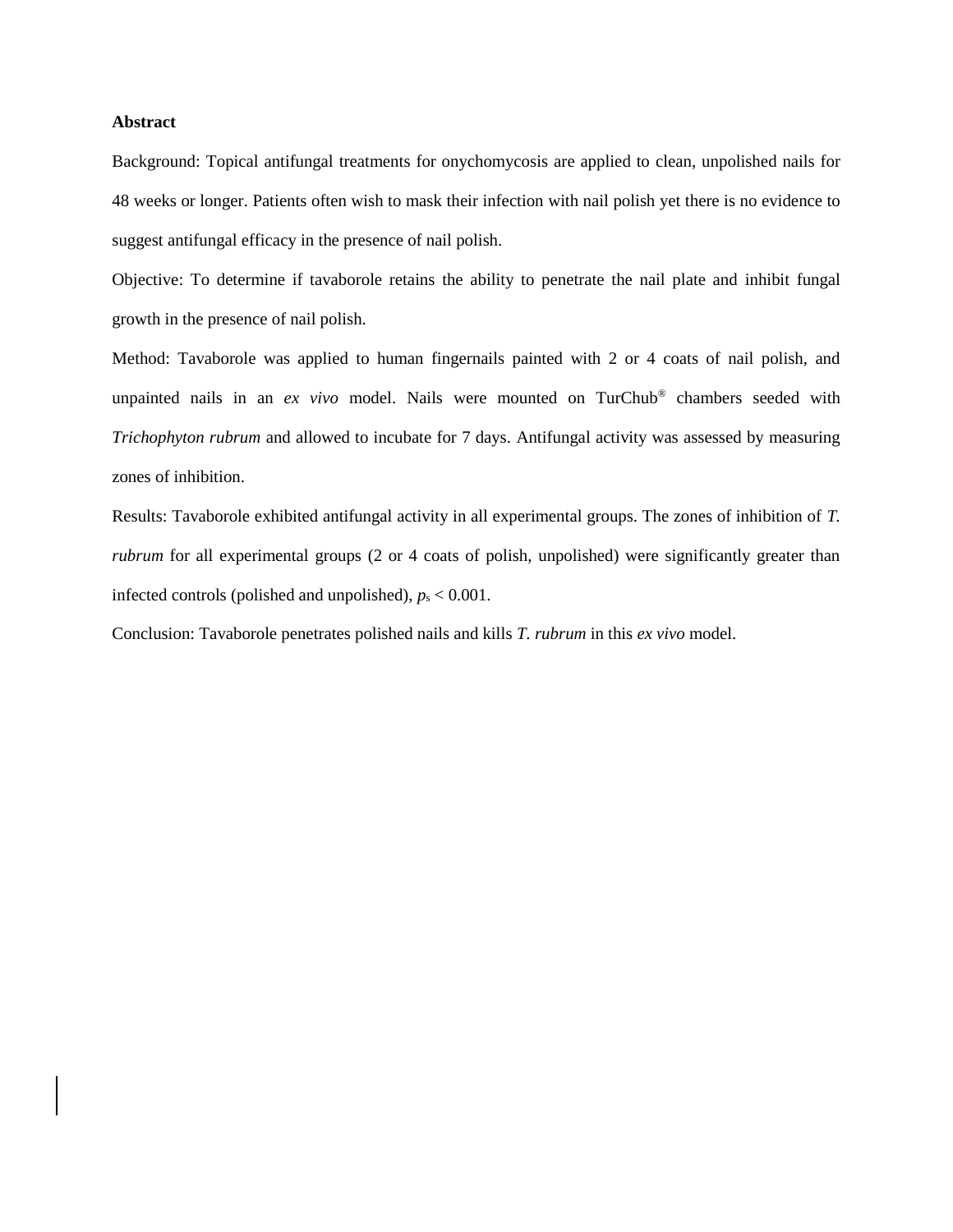#### **Introduction**

In 2014, the FDA approved two new topical antifungals for the treatment of onychomycosis, tavaborole and efinaconazole.<sup>1,2</sup> For patients where oral antifungal medications are not an option or are undesired, the new topical antifungals present an alternative that circumvents concerns with oral antifungals (i.e., drug-drug interactions, hepatotoxicity). In particular, patients requiring multiple medications (e.g., elderly), or with diabetes and/or autoimmune diseases are likely unable to use oral antifungal medications and will benefit from the availability of topical antifungals.<sup>3</sup>

There are two primary objectives when treating onychomycosis. The first is the eradication of the fungal infection or mycological cure. The second is clearance of the infection to produce a normal appearing nail or clinical cure. This objective is likely the primary concern for patients.<sup>4</sup> Unsightly nails showing discoloration or structural deformity can be a source of distress and distraction for patients and lead to avoidance of social situations where nails will be seen. Nail polish is one solution for these patients; however, while nail polish may be applied while taking oral antifungals, product inserts do not provide guidance on their use in combination with nail polish.<sup>1,2</sup> A topical treatment that could be used in the presence of nail polish would be advantageous and desirable to many patients.

Tavaborole topical solution, 5% was shown to be effective in treating onychomycosis in two Phase 3 studies conducted over 52 weeks on 1191 patients who did not use nail polish.<sup>5</sup> *Ex vivo* work has also demonstrated that tavaborole 10% can penetrate the nail plate, having been detected in significantly greater concentrations as compared to ciclopirox 8% following daily application to cadaveric human fingernails for 5, 10 and 15 days.<sup>6</sup> Tavaborole 10% applied to *ex vivo* fingernails penetrated the nail to inhibit the fungal growth of *Trichophyton rubrum* in a TurChub® chamber model. Conversely, no inhibition of fungal growth was observed for ciclopirox 8% and amorolfine 5%.<sup>6</sup>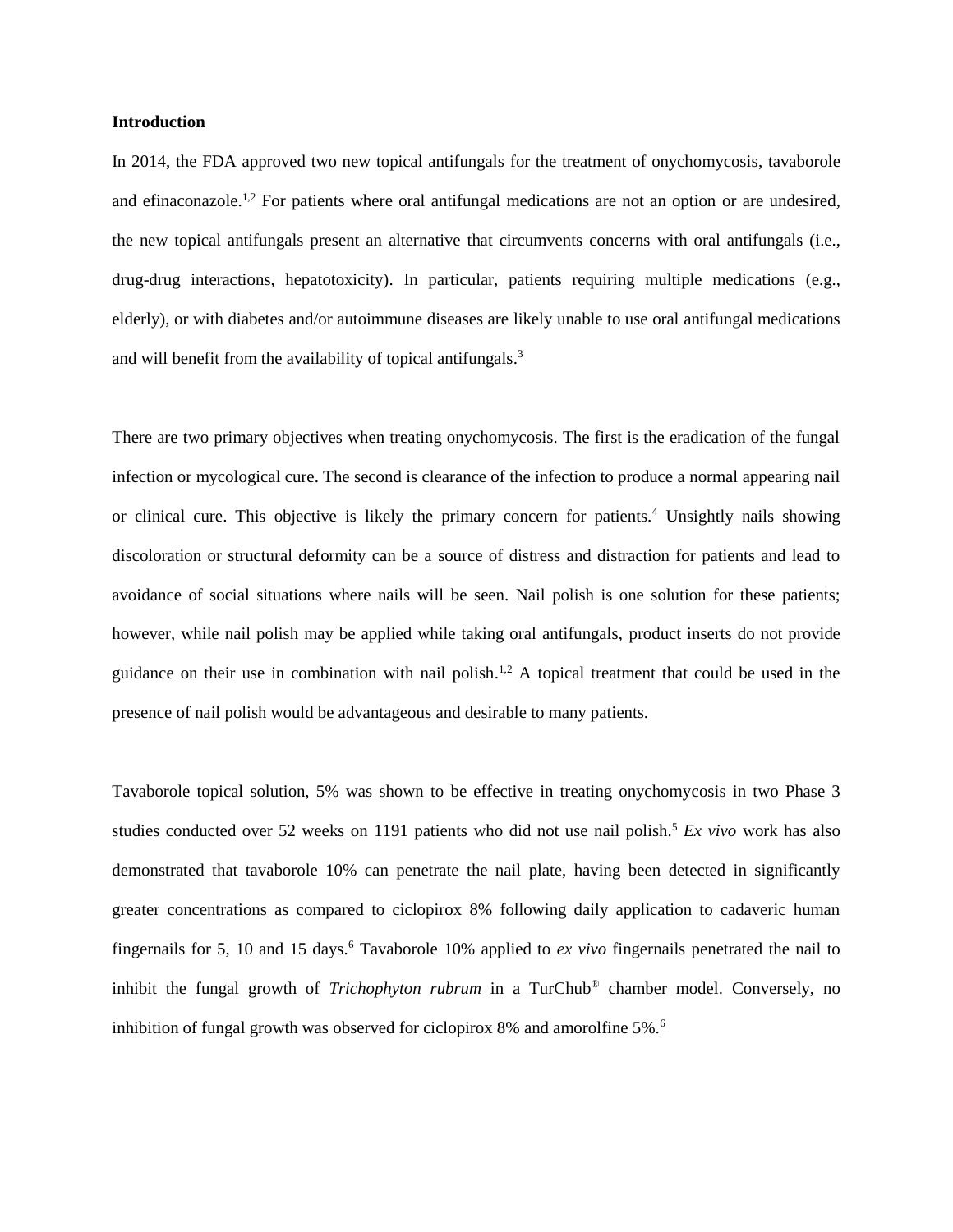These *ex vivo* penetration studies were extended with investigation into the ability of tavaborole to penetrate the nail plate in the presence of nail polish. Tavaborole 5% was applied once daily for 14 days to human cadaveric nails painted with 1 to 4 layers of nail polish. Nail polish penetration was greater in painted nails than in unpainted nails, and overall accumulation of tavaborole increased over time.<sup>7</sup> Nail polish appearance on cadaveric nails was evaluated over 7 days of consecutive application with tavaborole 5%, with tavaborole-treated polished nails showing no loss of nail polish integrity including lack of discoloration.<sup>8</sup> It is yet to be determined if tavaborole can inhibit fungal growth in the presence of nail polish. The aim of the current study was to determine if a clinically relevant dose of tavaborole 5% applied over nail polish maintains fungicidal activity. To date, this is the first study of its kind to assess the ability of a topical antifungal to penetrate a nail and inhibit subungal growth of fungus in the presence of nail polish.

## **Methods**

Following informed consent, fingernail clippings from healthy human volunteers were obtained. Inclusion criteria for nails were clean, disease-free, and unpainted in the last 6 months. Nails were frozen until ready to use. Upon thawing, nails were washed and cut into 3 mm x 3 mm sections before undergoing one of the following treatments with commercially available products (OPI):

- Full salon: OPI base coat  $(2 \mu L)$ , 2 coats of OPI nail lacquer  $(2 \mu L)$  each, "An affair in red square"), OPI top coal  $(2 \mu L)$
- Partially polished: 2 coats of OPI nail lacquer  $(2 \mu L \cdot \text{each}, \text{``An affair in red square''})$
- Unpainted

TurChub® cell chambers (MedPharm Ltd) were calibrated and the compartment partially filled with potato dextrose agar (PDA). Chambers were seeded with 50  $\mu$ L *T. rubrum* suspension. Prepared nails were mounted to the chambers and a single application of  $2 \mu L$  of tavaborole, 5%, was applied to the nail surface and allowed to dry for 10 minutes. TurChub® chambers were then covered and incubated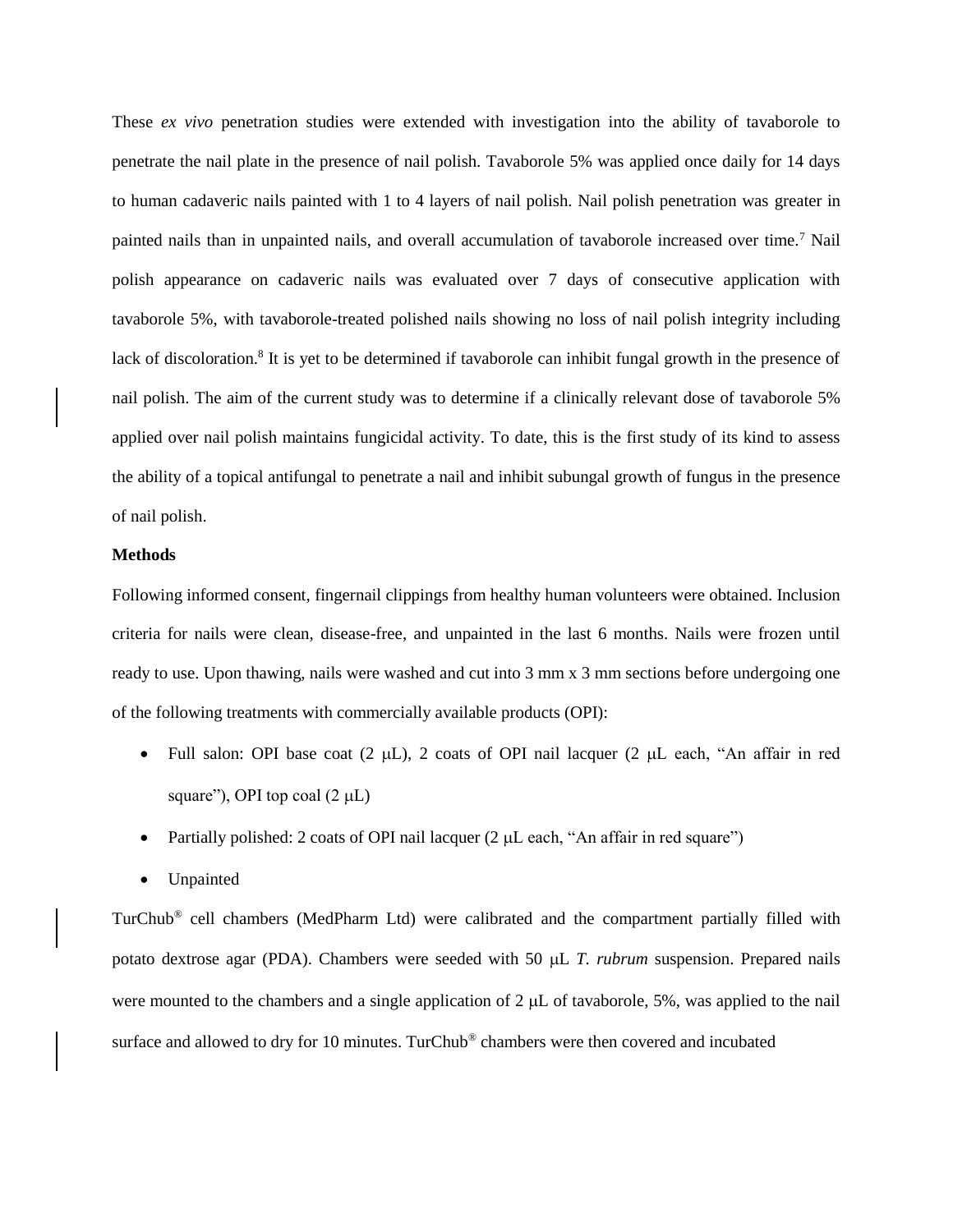The experimental groups and controls are summarized in **Table 1**. The groups of interest were unpolished nails, full salon, and partially polished nails with tavaborole applied on top. Additionally, tavaborole was applied to nails prior to a full salon treatment. Infected and non-infected controls with polished and unpolished nails were included. The variable of interest was the growth of *T. rubrum* in the TurChub® chambers. The zone of inhibition was recorded for each chamber, measured centrally in a straight line from the underside of the nail (i.e., where the nail and agar are in contact) to the point of first signs of microbial growth.

Data was analyzed using Statistical Package for Social Sciences (SPSS) version 19.0 (IBM, New York, USA). To determine if significant differences in the zone of inhibition were present between experimental groups, a one-way analysis of variance (ANOVA) with Tukey's post-hoc test was used. Significance was set to  $\alpha = 0.05$ .

### **Results**

The maximum zone of inhibition (ZOI) that is possible in the chambers is  $> 3.2$  cm and represents complete inhibition of *T. rubrum* growth. The zones of inhibition for the experimental and control groups are depicted in **Figure 1** and representative TurChub® chambers in **Figure 2**. Of the experimental groups, tavaborole applied to unpolished nails produced the largest ZOI at  $3.17 \pm 0.12$  cm, followed by tavaborole applied prior to full salon polish,  $2.90 \pm 0.1$  cm. Tavaborole applied on top of partial polish and on top of full salon polish produced zones of inhibition of  $2.67 \pm 0.08$  cm and  $2.15 \pm 0.24$  cm, respectively.

There were significant differences in the zones of inhibition among the experimental groups. The ZOI from tavaborole applied to unpolished nails (*p* < 0.001) and tavaborole applied prior to full salon polish (*p* < 0.05) were significantly greater than the ZOI seen with tavaborole applied on top of full salon polish. Tavaborole applied on top of partial polish did not produce a ZOI significantly different from the other 3 experimental groups: unpolished, prior to full salon polish, or full salon polish ( $p_s > 0.05$ ). ZOI for all 4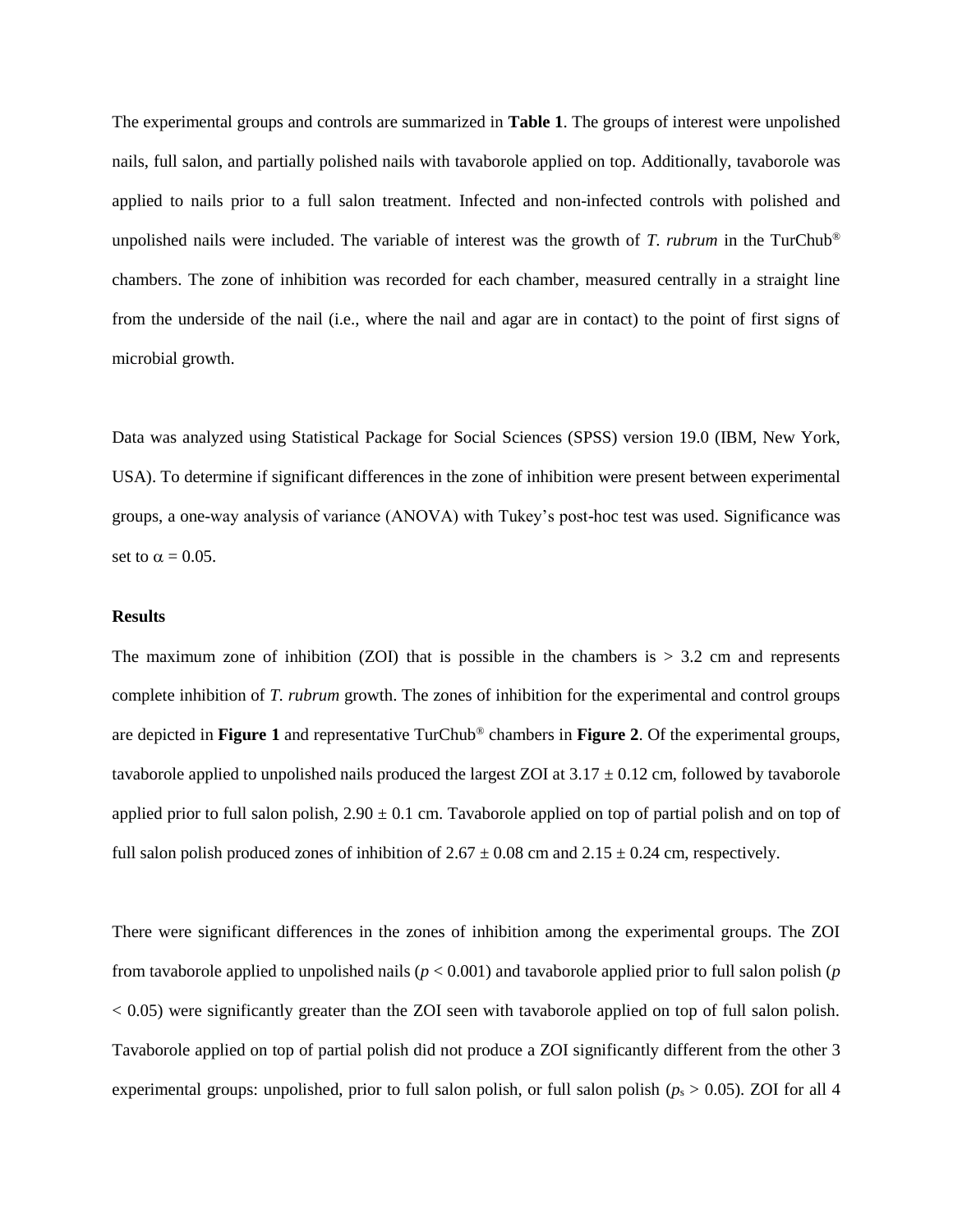experimental groups were significantly greater than infected controls (polished and unpolished),  $p_s$ 0.001. The ZOI of the tavaborole applied to unpolished nails and the tavaborole applied prior to full salon polish groups were not significantly different from non-infected controls ( $p_s$  > 0.05).

# **Discussion**

The present study investigated the ability of tavaborole, 5%, solution to penetrate *ex vivo* human fingernails and inhibit dermatophyte growth when applied in the presence of nail polish. A single, clinically relevant dose of tavaborole was able to penetrate both a salon polish (4 coats) and a partial polish (2 coats) in order to inhibit growth of *T. rubrum*, inhibition that was significantly greater than that of untreated controls. This is the first study to demonstrate the fungicidal ability of a topical antifungal in the presence of nail polish.

Previous *ex vivo* work has used various methods to demonstrate that topical antifungals penetrate nails in the presence of nail polish. Penetration of tavaborole was quantified by measuring tavaborole in the receiving medium found in the chamber below the cadaveric nail.<sup>7</sup> Radioactively-labeled efinaconazole was measured in solubilized nails.<sup>9</sup> In short, tavaborole penetrated through cadaveric nails whereas efinaconazole penetrated into the nail plate. This suggests that both can penetrate and fight infection within the nail plate but that additionally, tavaborole may reach the site of deep seated infection in the nail bed.

Vlahovic *et al.* reported that tavaborole penetrated nails with 1-4 coats of polish in greater amounts than the penetration observed for unpolished controls over 14 days.<sup>7</sup> This differs from the current study where a larger ZOI, and presumably greater penetration, was observed with unpolished nails. Only one dose of tavaborole was used in the present work, while penetration was previously measured following 14 days of consecutive application of tavaborole; therefore, it is difficult to make parallels between these two studies. The Vlahovic et al. study suggests that repeated use of tavaborole over nail polish will result in continued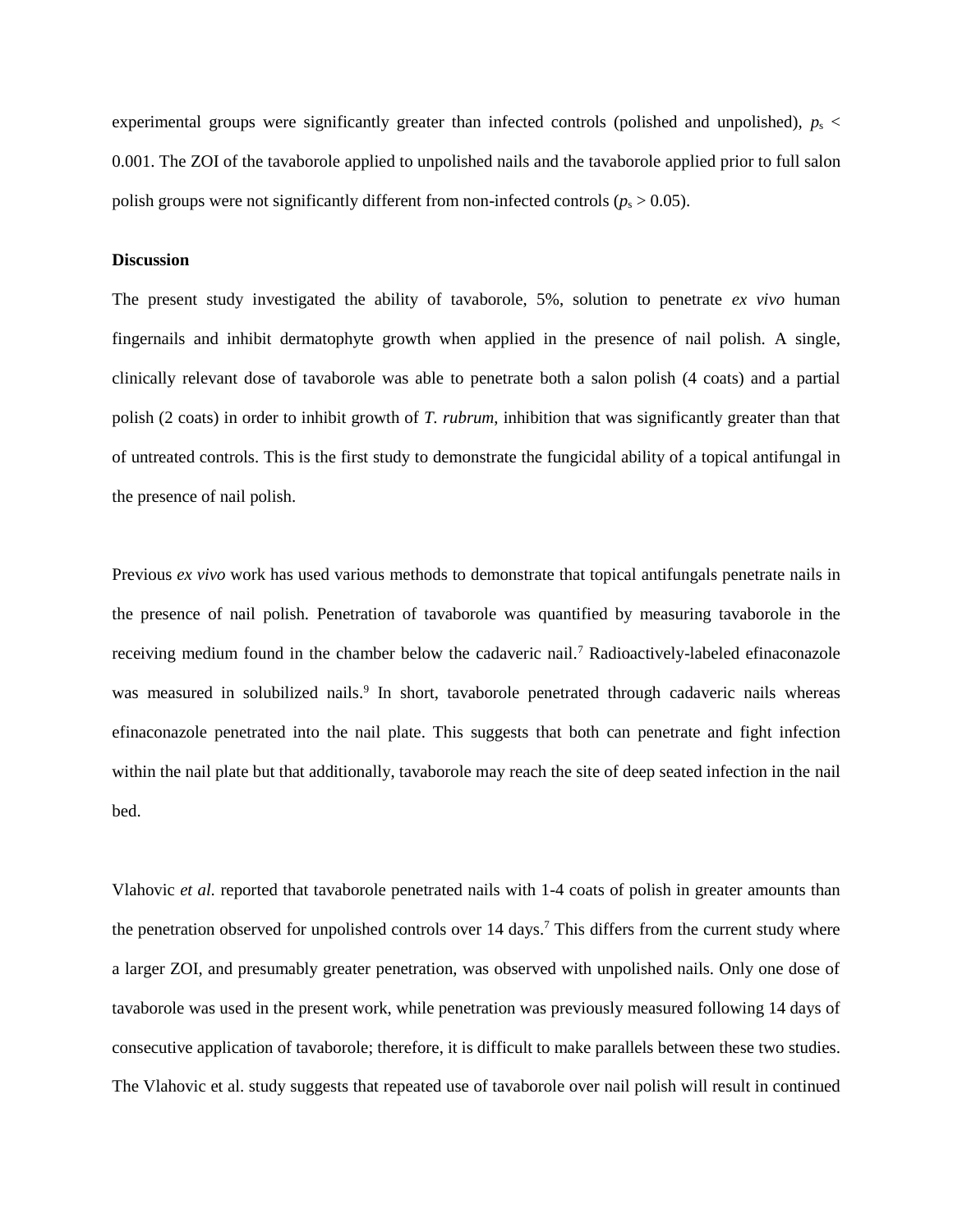penetration. Additional research is needed to understand why additional layers of nail polish may contribute to increased penetration of tavaborole. Theoretically, nail polish may serve as a form of occlusion, increasing nail plate hydration and improving drug penetration.<sup>10</sup> Alternatively, the nail polish may serve as a reservoir that allows tavaborole to accumulate and remain in contact with the nail for an extended period of time.

In terms of translating this data into clinical practice, the data suggests that patients who want to wear nail polish while using tavaborole 5% to treat their onychomycosis have good evidence to support this practice. Tavaborole appears to successfully penetrate the nail, reaching the site of the infection, and maintain its antifungal activity. Though this study compared typical combinations of nail polish, extrapolating the efficacy of a single dose as compared to consecutive daily doses is difficult. In addition, new topical treatments (tavaborole 5% and efinaconazole 10%) are applied transungually (on the dorsal nail surface) and subungually at the hyponychium. Accessing the site of infection by multiple routes likely contributes to the increased efficacy seen with newer topical antifungals.<sup>11</sup> Likewise, subungual application may bypass the need to interfere with nail polish. Further, patients need not always wear nail polish, but could be more receptive to topical treatment if the option is available to wear nail polish in social situations. Importantly, it has been shown that tavaborole applied over nail polish does not alter the appearance of the polish $^8$  and this should also encourage use.

The current studies and previous investigations of penetration of tavaborole with and without nail polish have been performed on healthy nails. Recent research suggests that penetration of caffeine, a small hydrophilic molecule (194 Da), through onychomycotic nails is increased as compared to healthy nails. Interestingly, the presence of onychomycosis did not influence penetration of terbinafine (328 Da) or amorolfine (354 Da), both significantly larger molecules with differing physicochemical properties.<sup>10</sup> Considering that tavaborole is also a small molecule (152 Da) and slightly water soluble, there may be an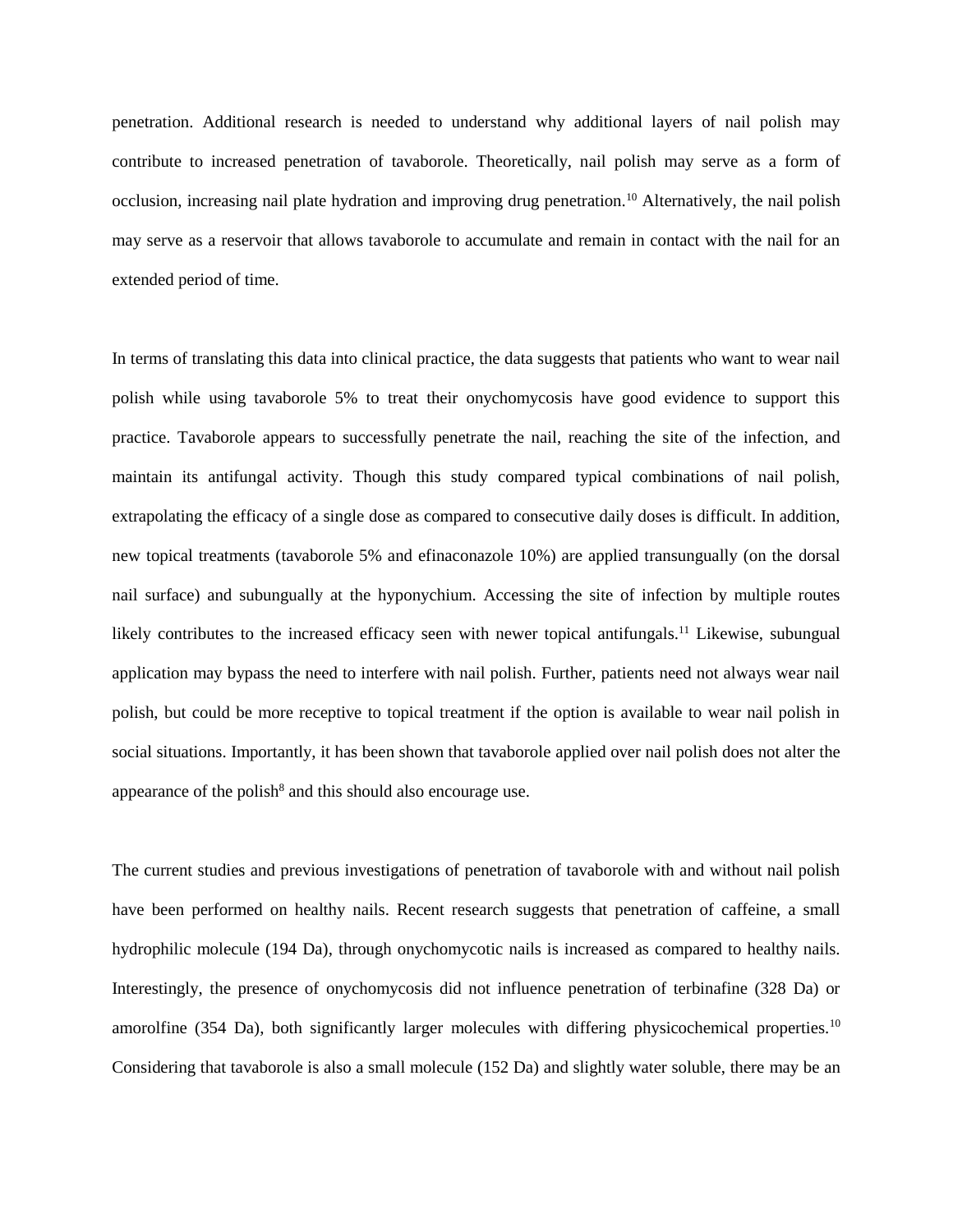increase in penetration of tavaborole in onychomycotic nails as compared to healthy nails. This should be kept in mind when interpreting this and other studies with healthy nails as it is a potential limitation.

Males are disproportionately affected with onychomycosis, yet females are generally more likely to seek out treatment for onychomycosis. Particularly during warmer months, and regardless of sex, footwear that exposes the feet is common and expected. To avoid seeming out of place, nail polish provides a way to cover-up any unsightly nails to allow for wearing such footwear. The current study is the first to demonstrate the efficacy of a topical antifungal for onychomycosis in inhibiting fungal growth when applied over nail polish. Tavaborole remained efficacious in the presence of up to 4 layers of nail polish. How this *ex vivo* work with healthy nails will translate to clinical efficacy in diseased nails remains to be seen. However, this work presents an opportunity for topical antifungals to reach a population concerned with nail appearance but traditionally resistant to adhering to the long treatment durations of currently available topical treatments.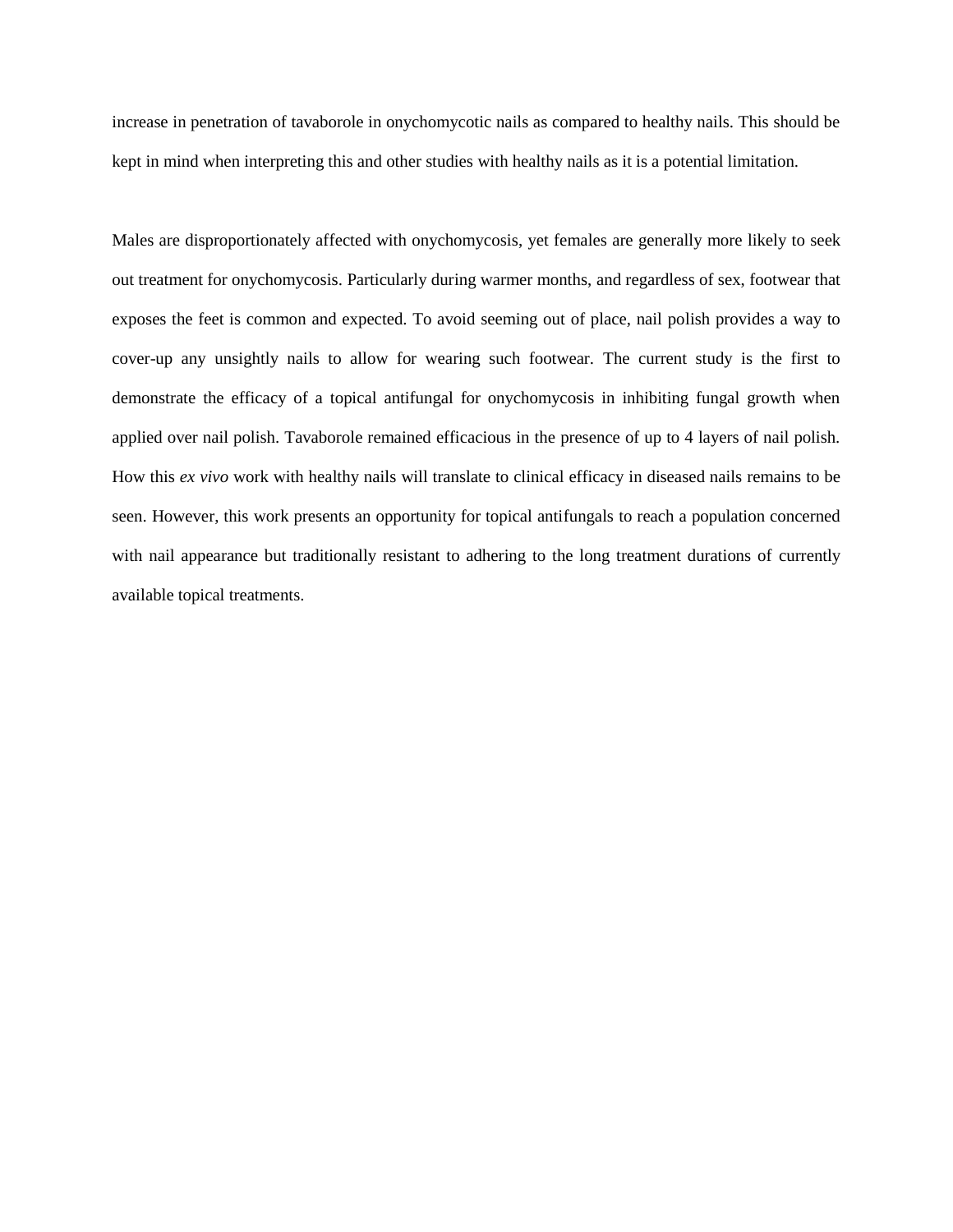# **References**

- 1. Anacor Pharmaceuticals Inc. Kerydin (tavaborole) topical solution, 5% [Internet]. 2014 [cited 2016 Mar 8];Available from: http://www.accessdata.fda.gov/drugsatfda\_docs/label/2014/204427s000lbl.pdf
- 2. LLC VPNA. Jublia (Efinaconazole) Package Insert [Internet]. 2014;Available from: http://www.accessdata.fda.gov/drugsatfda\_docs/label/2014/203567s000lbl.pdf
- 3. Gupta AK, Paquet M. Management of Onychomycosis in Canada in 2014. J Cutan Med Surg 2015;19:260–73.
- 4. Gupta AK, Studholme C. How do we measure efficacy of therapy in onychomycosis: Patient, physician, and regulatory perspectives. J Dermatol Treat 2016;27:498–504.
- 5. Elewski BE, Aly R, Baldwin SL, González Soto RF, Rich P, Weisfeld M, et al. Efficacy and safety of tavaborole topical solution, 5%, a novel boron-based antifungal agent, for the treatment of toenail onychomycosis: Results from 2 randomized phase-III studies. J Am Acad Dermatol 2015;73:62–9.
- 6. Coronado D, Merchant T, Chanda S, Zane LT. In Vitro Nail Penetration and Antifungal Activity of Tavaborole, a Boron-Based Pharmaceutical. J Drugs Dermatol JDD 2015;14:609–14.
- 7. Vlahovic T, MPharm TM, Chanda S, Zane LT, Coronado D. In Vitro Nail Penetration of Tavaborole Topical Solution, 5%, Through Nail Polish on Ex Vivo Human Fingernails. J Drugs Dermatol JDD 2015;14:675–8.
- 8. Vlahovic T, Coronado D, Chanda S, Merchant T, Zane LT. Evaluation of the Appearance of Nail Polish Following Daily Treatment of Ex Vivo Human Fingernails With Topical Solutions of Tavaborole or Efinaconazole. J Drugs Dermatol 2016;15:89–94.
- 9. Zeichner JA, Gold LS, Korotzer A. Penetration of (14C)-Efinaconazole Topical Solution, 10% Does Not Appear to be Influenced by Nail Polish. J Clin Aesthet Dermatol 2014;7:34–6.
- 10. McAuley WJ, Jones SA, Traynor MJ, Guesné S, Murdan S, Brown MB. An investigation of how fungal infection influences drug penetration through onychomycosis patient's nail plates. Eur J Pharm Biopharm Off J Arbeitsgemeinschaft Pharm Verfahrenstechnik EV 2016;102:178–84.
- 11. Gupta AK, Simpson FC. Routes of drug delivery into the nail apparatus: Implications for the efficacy of topical nail solutions in onychomycosis. J Dermatol Treat 2015;1–3.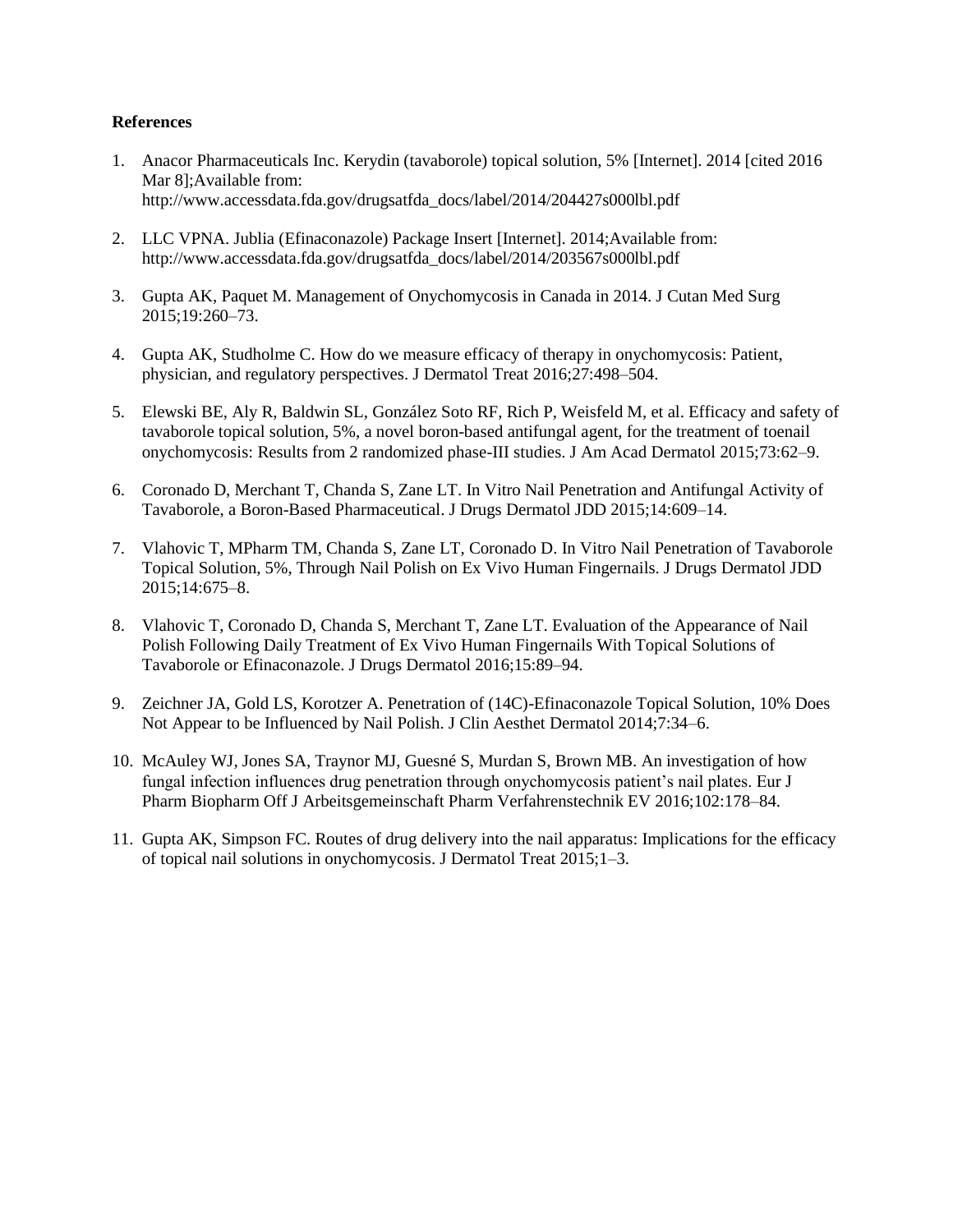|             | <b>Experimental Group</b>   | <b>Tavaborole dosing</b>           | <b>Replicates (n)</b> |
|-------------|-----------------------------|------------------------------------|-----------------------|
| A           | T. - Unpolished Nails       | 2 µL applied to nail surface       |                       |
| B           | T. - Salon Polished Nails   | 2 µL applied to nail surface after | 6                     |
| $\mathbf C$ | T. - Partial Polished Nails | polishing                          | 6                     |
| D           | T. - Salon Polished Nails   | 2 µL applied to nail surface prior | 3                     |
|             |                             | to polishing                       |                       |
| E           | N/A - Unpolished Nails*     |                                    | 6                     |
| $\mathbf F$ | N/A - Polished Nails*       | N/A                                |                       |
| G           | N/A - Unpolished Nails**    |                                    |                       |
| H           | N/A - Polished Nails**      |                                    |                       |

**Table 1.** Summary of experimental and control groups

 $T = Tavaborole$ ;  $N/A = not applicable$ 

\* Infected controls were seeded with *T. rubrum*, but not treated with nail polish or tavaborole

\*\* Non-infected controls were not seeded with *T. rubrum,* and not treated with polish or tavaborole